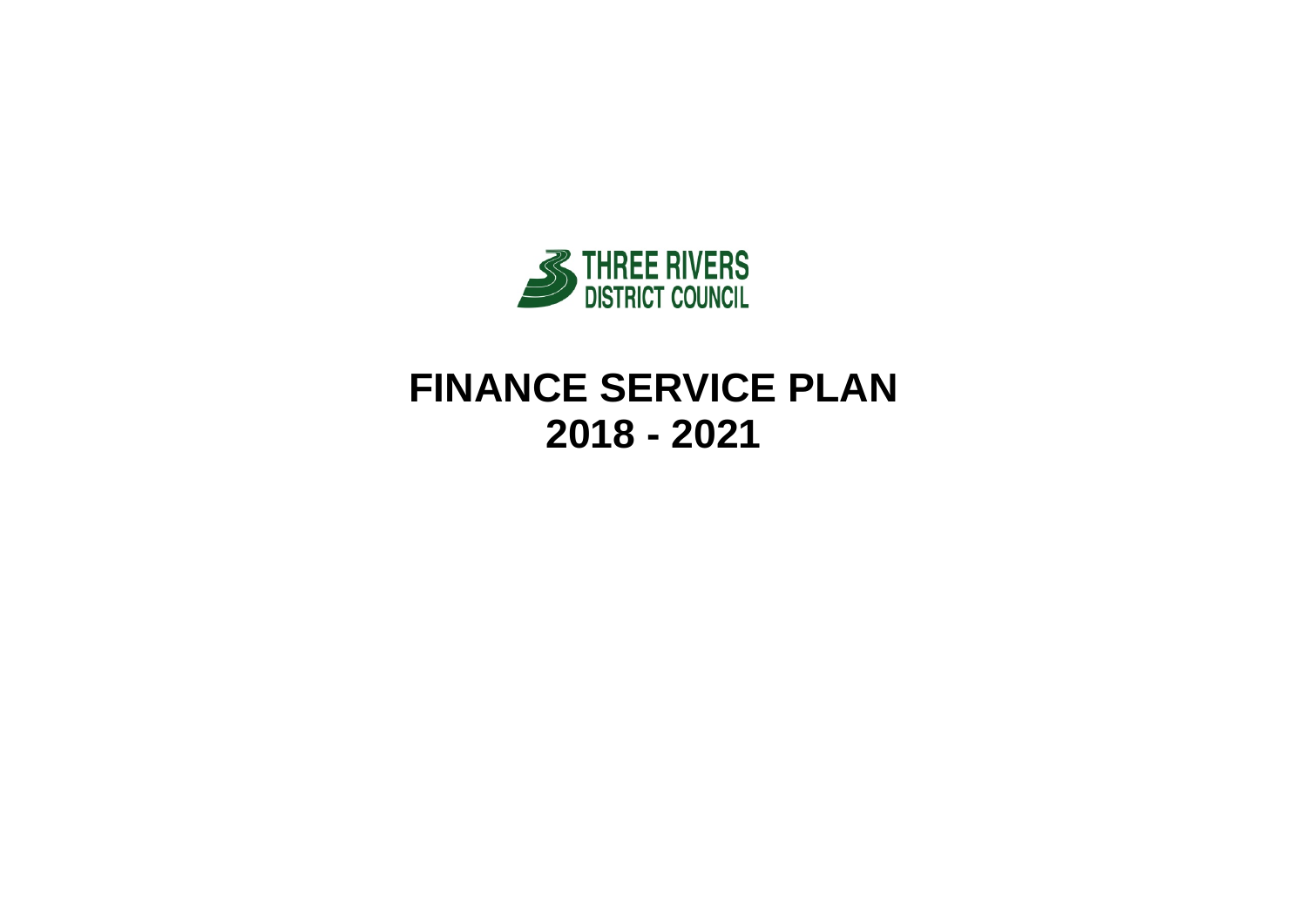## **CONTENTS**

| <b>Section</b>    |                                                              | Item | Page                                    |
|-------------------|--------------------------------------------------------------|------|-----------------------------------------|
|                   | Introduction                                                 |      | 3                                       |
| 1                 | Inputs                                                       |      | 3                                       |
| 1.1               | <b>Budgets</b>                                               |      | 3                                       |
| 2                 | <b>Outputs and Outcomes</b>                                  |      | 4                                       |
| 2.1<br>2.2<br>2.3 | Performance management<br>Projects<br><b>Risk Management</b> |      | 5<br>$\boldsymbol{6}$<br>$\overline{7}$ |
|                   | <b>Version Control</b>                                       |      | 12                                      |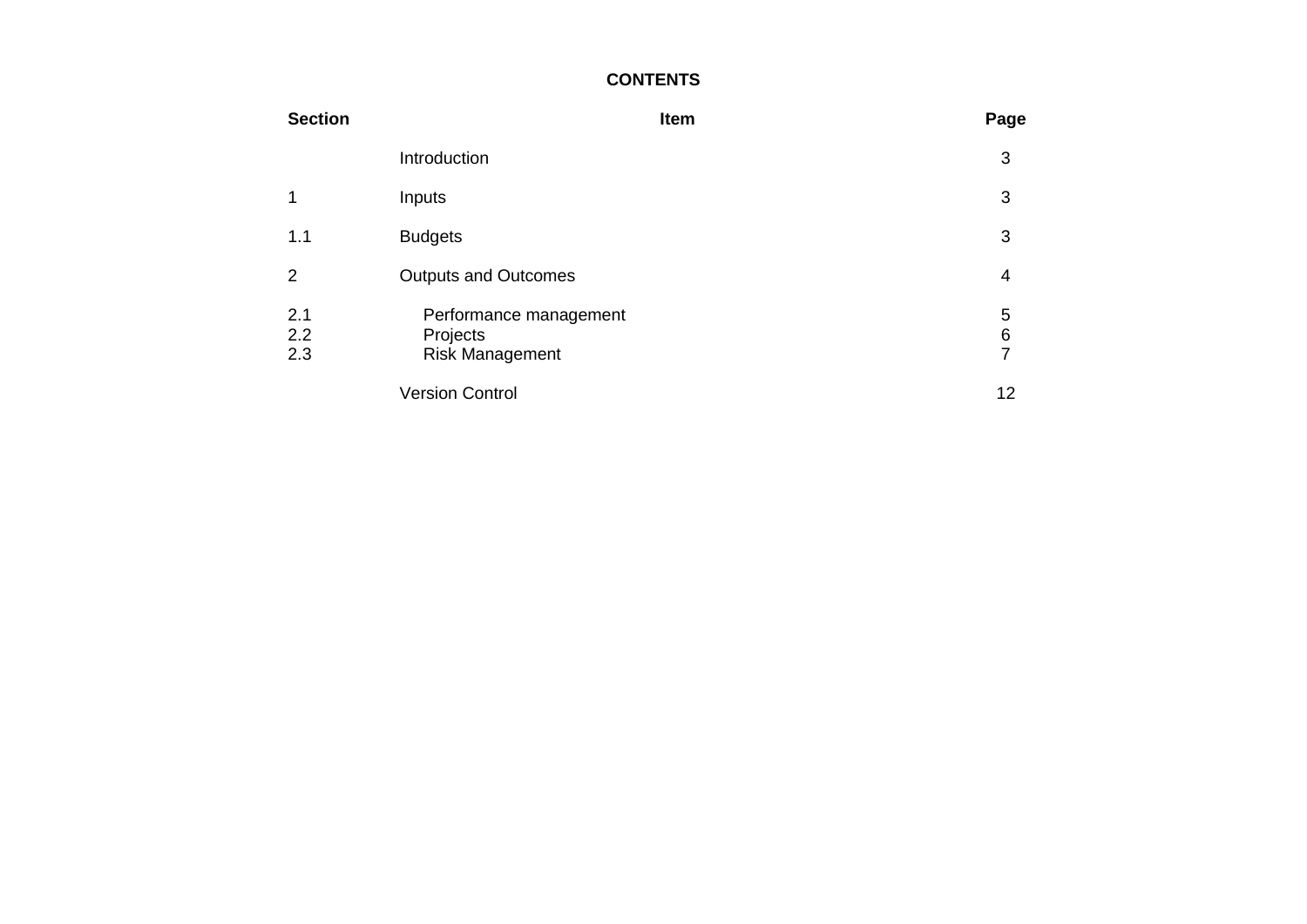#### **INTRODUCTION**

The progress of this service plan will be monitored in the following ways:

- Through regular discussion at departmental management team (DMT) and shared services operations board (SSOB) meetings.
- Performance indicator monitoring by the Council's Management Board on a quarterly basis
- By Committee reports twice a year (at the end of quarters two and four)

Service Plans will be formally updated on an annual basis, taking into account internal and external influences arising from monitoring arrangements throughout the year.

## **SECTION 1: INPUTS**

| $1.1$ | <b>Budgets</b>            |         |         |               |  |
|-------|---------------------------|---------|---------|---------------|--|
|       |                           | 2018/19 | 2019/20 | 2020/21       |  |
|       |                           | Latest  | Latest  | <b>Latest</b> |  |
|       | <b>Total Service Cost</b> | 536,020 | 548,680 | 562,860       |  |

Finance is a shared service with Watford BC. The total service cost is charged on the metrics (TRDC 40/WBC 60) agreed under the lead authority model from April 2014.

Further financial [analysis can be found by using this link](http://www.threerivers.gov.uk/egcl-page/budgets-2018-21)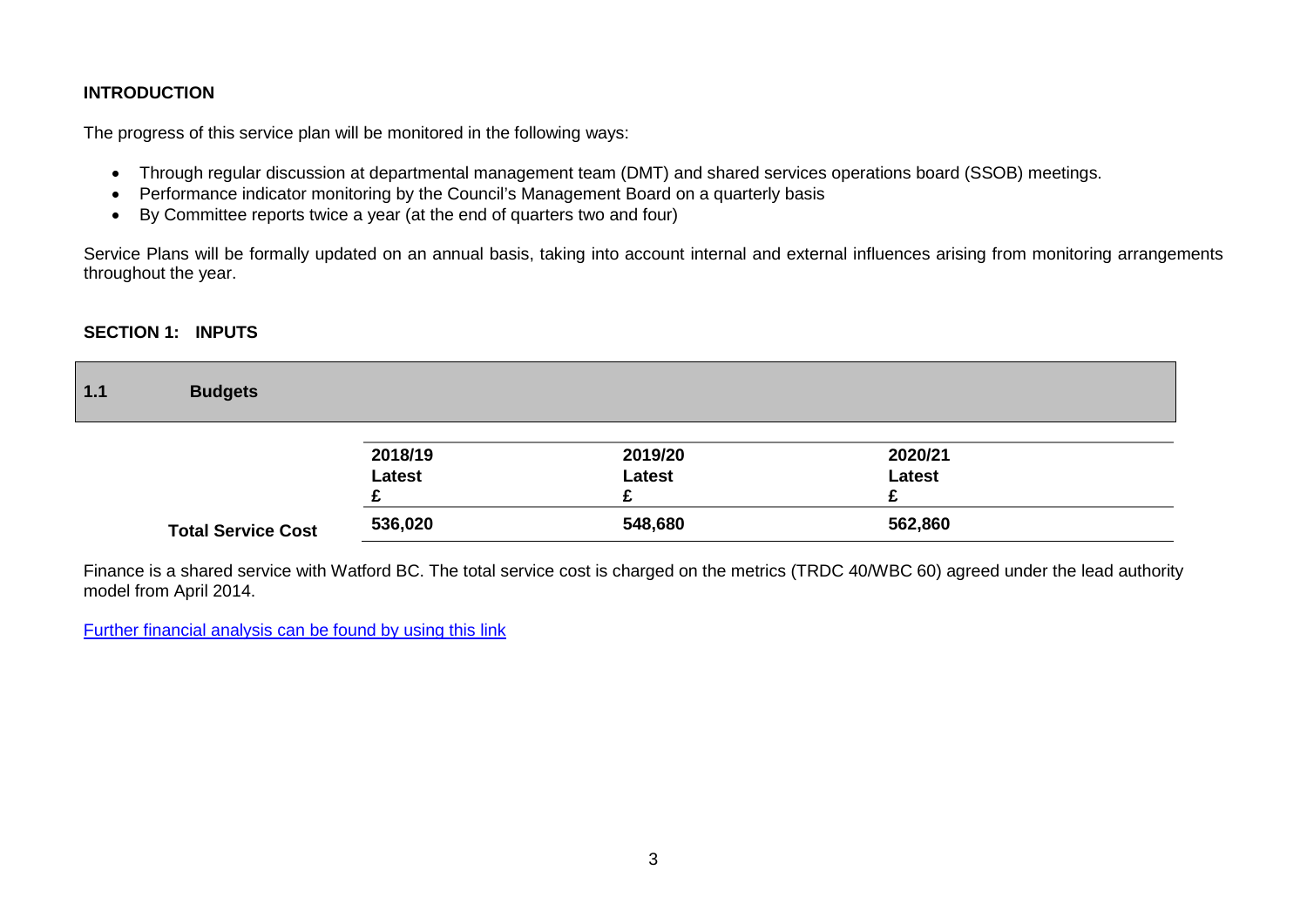## **SECTION 2: OUTPUTS AND OUTCOMES**

## **2.1 Performance management**

## **2.1.1 Contribution to the Councils' Strategic Aims and Priorities**

| <b>Three Rivers District Council</b>                        | "The district should be a better place for everyone, their neighbourhoods, health,<br>employment and access to services" |
|-------------------------------------------------------------|--------------------------------------------------------------------------------------------------------------------------|
| Better neighbourhoods                                       |                                                                                                                          |
| <b>Healthier Communities</b>                                | We will support and enable the service departments to meet these aims                                                    |
| <b>Watford Borough Council</b>                              | "To create a bold and progressive future for Watford"                                                                    |
| Identify ways to manage the borough's housing<br>needs      |                                                                                                                          |
| Champion smart growth and economic<br>prosperity            |                                                                                                                          |
| Provide for our vulnerable and<br>disadvantaged communities | We will support and enable the service departments to meet these priorities                                              |
| Deliver a digital Watford to empower our<br>community       |                                                                                                                          |
| Securing our financial future                               |                                                                                                                          |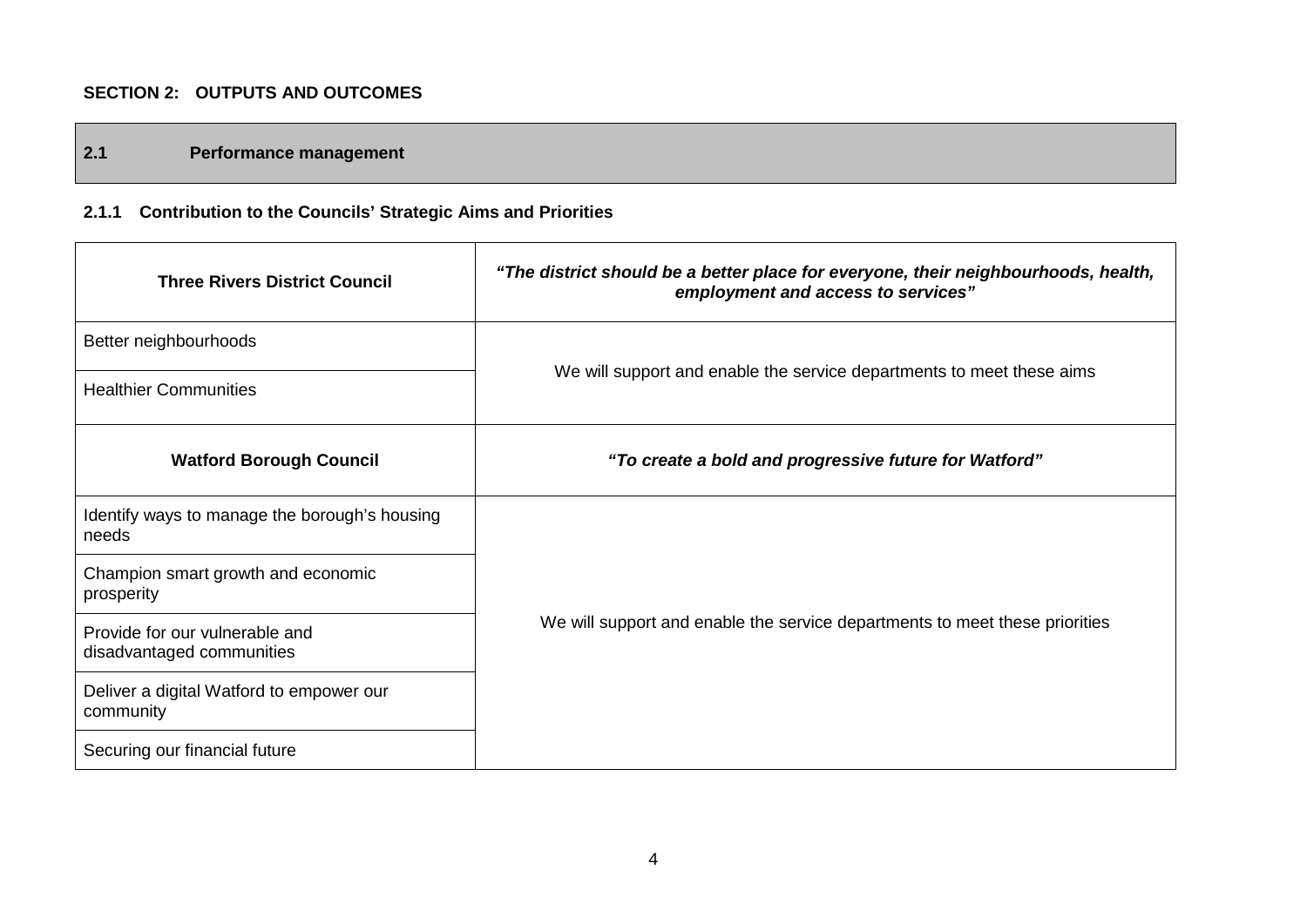#### **2.1.2 Performance indicators**

Performance indicators are used to aid the decision making process as well as assess the efficiency and effectiveness of service delivery. The data that we use must be accurate, reliable and timely. To meet these requirements we have adopted the Audit Commission's Standards for Better Data Quality. Further details of the Council's commitment to data quality can be found in the Strategic Plan. Performance of the internal audit service is reported quarterly to the Audit Committee by SIAS.

| PI<br><b>Reference</b>           | <b>Description</b>                                                                          | <b>Frequency</b> | <b>Target 2018/19</b>            |
|----------------------------------|---------------------------------------------------------------------------------------------|------------------|----------------------------------|
| <b>FN013</b>                     | <b>Statutory Returns</b>                                                                    | Quarterly        | Returns completed on time (100%) |
| FN09 (1)<br>SSF <sub>2</sub>     | Creditor payments paid within 30 days                                                       | Monthly          | 100% (tolerance 5%)              |
| <b>FN08</b><br>SSF <sub>3a</sub> | Treasury Management - Return on Investments - Rate                                          | <b>Monthly</b>   | Average Base Rate + 0.12%        |
| <b>FN02</b><br>SSF4              | System reconciliations - Bank, Cash, Payroll etc.                                           | <b>Monthly</b>   | 100% - Task Completed            |
| <b>FN03</b><br>SSF <sub>5</sub>  | Budget Monitoring - To monitor and challenge service heads in<br>delivering service budgets | Monthly          | 100% of Availability             |
| <b>FN04</b><br>SSF7              | Closure of Annual Accounts and approval of Statement of Accounts                            | Annual           | <b>Task Completed</b>            |

The Head of Finance is responsible for the source data, data entry and checking the data. The purpose of collating this data is to ensure that our service standards are met.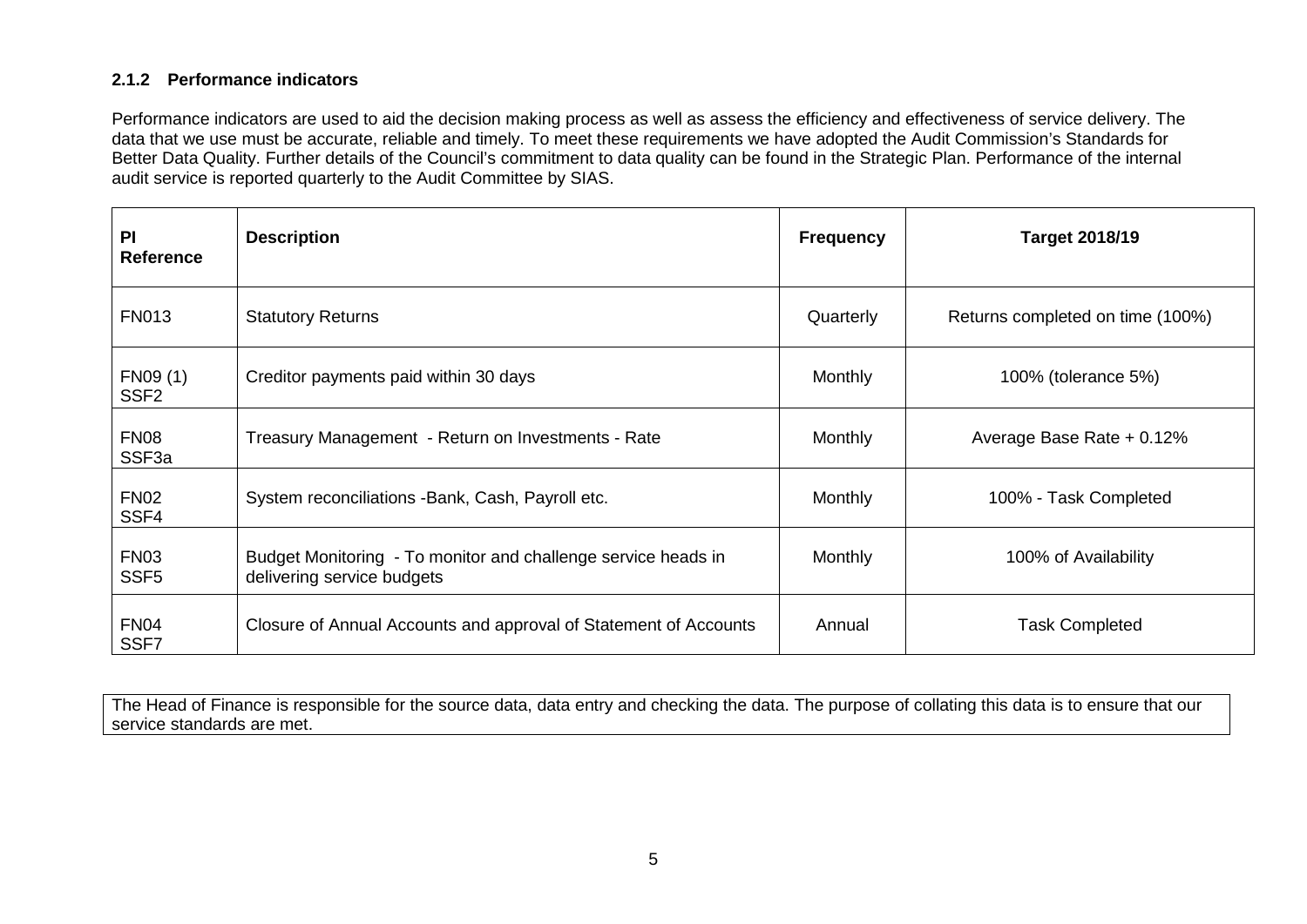**2.2 Projects**

|                                                                   | <b>Project details</b>                                                                        |                   | <b>Project timescales</b> |         |
|-------------------------------------------------------------------|-----------------------------------------------------------------------------------------------|-------------------|---------------------------|---------|
| <b>Project title</b>                                              | <b>Proposed outcome</b>                                                                       | 2018/19           | 2019/20                   | 2020/21 |
| <b>Collaborative Planning</b>                                     | To enable the production of Budget Monitoring<br>and other reports which are system generated | March 2018        |                           |         |
| Upgrade of E financials                                           | Up to date integrated Financial Management<br>System                                          | <b>March 2018</b> |                           |         |
| Investigation into other<br>Investment opportunities              | Greater returns through higher yields on<br>interest rates                                    | Ongoing           |                           |         |
| <b>Review of the Councils</b><br><b>Financial Procedure rules</b> | To update the constitution                                                                    | March 2018        |                           |         |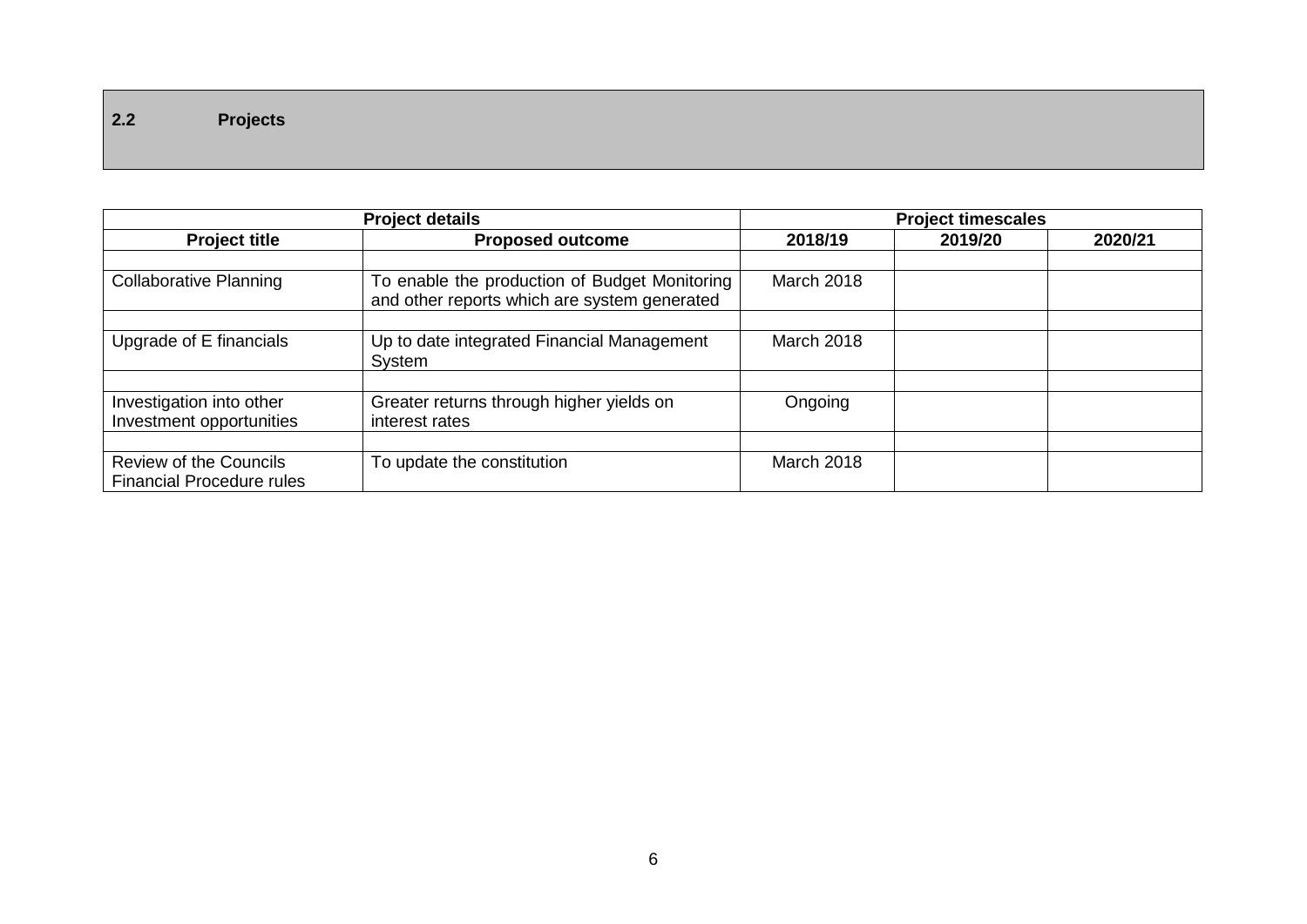## **2.3 Risk Management**

|                |                                   |                           |                          | <b>RISK REGISTER</b>         |                                                            |                            |           |
|----------------|-----------------------------------|---------------------------|--------------------------|------------------------------|------------------------------------------------------------|----------------------------|-----------|
|                | Service Plan: Finance 2018-21     |                           |                          |                              |                                                            |                            |           |
| <b>Risk</b>    | <b>Risk</b>                       | Impact                    | Impact<br>Classification | Likelihood<br>Classification | <b>Reason for Assessment</b>                               |                            |           |
| Ref            | Brief Description - Title of Risk | See Impact Table          | See Impact<br>Table      | See Likelihood<br>Table      | Use this box to describe how<br>the score has been derived |                            |           |
| 1              | Insufficient staff                | Service Disruption        |                          |                              | Need to ensure full                                        | <b>Requires Treatment</b>  | Yes       |
|                |                                   | <b>Financial Loss</b>     | $\mathbf{I}$             | E                            | establishment to maintain                                  | <b>Last Review Date</b>    | 23/01/17  |
|                |                                   | Reputation                | $\overline{\mathbb{I}}$  |                              | quality of service delivery                                | <b>Next Milestone Date</b> | 11/12/17  |
|                |                                   | <b>Legal Implications</b> |                          |                              |                                                            | <b>Next Review Date</b>    | 29/01/18  |
|                |                                   | People                    |                          |                              |                                                            | Date Closed                |           |
|                |                                   |                           |                          |                              |                                                            |                            |           |
| $\overline{2}$ | Failure of ICT systems            | <b>Service Disruption</b> | Ш                        |                              | Accounts Payable is a key                                  | <b>Requires Treatment</b>  | Yes       |
|                |                                   | <b>Financial Loss</b>     |                          | E                            | business function.                                         | <b>Last Review Date</b>    | 23/01/17  |
|                |                                   | Reputation                | $\mathbf{III}$           |                              |                                                            | <b>Next Milestone Date</b> | 11/12/17  |
|                |                                   | Legal Implications        |                          |                              |                                                            | <b>Next Review Date</b>    | 29/01/18  |
|                |                                   | People                    |                          |                              |                                                            | Date Closed                |           |
|                |                                   |                           |                          |                              |                                                            |                            |           |
| 3              | Loss of accommodation             | <b>Service Disruption</b> | Ш                        |                              | Accounts Payable is a key                                  | <b>Requires Treatment</b>  | <b>No</b> |
|                |                                   | <b>Financial Loss</b>     |                          | F                            | business function.                                         | <b>Last Review Date</b>    | 23/01/17  |
|                |                                   | Reputation                | Ш                        |                              |                                                            | <b>Next Milestone Date</b> | 11/12/17  |
|                |                                   | Legal Implications        |                          |                              |                                                            | <b>Next Review Date</b>    | 29/01/18  |
|                |                                   | People                    |                          |                              |                                                            | Date Closed                |           |
|                |                                   |                           |                          |                              |                                                            |                            |           |
| 4              | <b>Fraudulent Activity</b>        | Service Disruption        | Ш                        |                              | Increased threat of                                        | <b>Requires Treatment</b>  | Yes       |
|                |                                   | <b>Financial Loss</b>     | $\overline{N}$           | E                            | cybercrime.                                                | <b>Last Review Date</b>    | 23/01/17  |
|                |                                   | Reputation                | $\overline{N}$           |                              |                                                            | <b>Next Milestone Date</b> | 11/12/17  |
|                |                                   | Legal Implications        | $\mathbf{I}$             |                              |                                                            | <b>Next Review Date</b>    | 29/01/18  |
|                |                                   | People                    |                          |                              |                                                            | Date Closed                |           |
|                |                                   |                           |                          |                              |                                                            |                            |           |
| 5              | Progress against Audit            | <b>Service Disruption</b> |                          |                              | If Internal Audit                                          | <b>Requires Treatment</b>  | <b>No</b> |
|                | recommendations is not            | <b>Financial Loss</b>     | Ш                        | $\mathsf F$                  | recommendations are not                                    | <b>Last Review Date</b>    | 23/01/17  |
|                | monitored, they are not           | Reputation                | $\mathbf{III}$           |                              | implemented essential                                      | <b>Next Milestone Date</b> | 11/12/17  |
|                | implemented and internal          | Legal Implications        | $\mathsf{I}$             |                              | controls will be inadequate                                | <b>Next Review Date</b>    | 29/01/18  |
|                | controls are therefore            | People                    |                          |                              | and the Council's                                          | Date Closed                |           |
|                | weakened                          |                           |                          |                              | governance arrangements                                    |                            |           |
|                |                                   |                           |                          |                              | will be weakened.                                          |                            |           |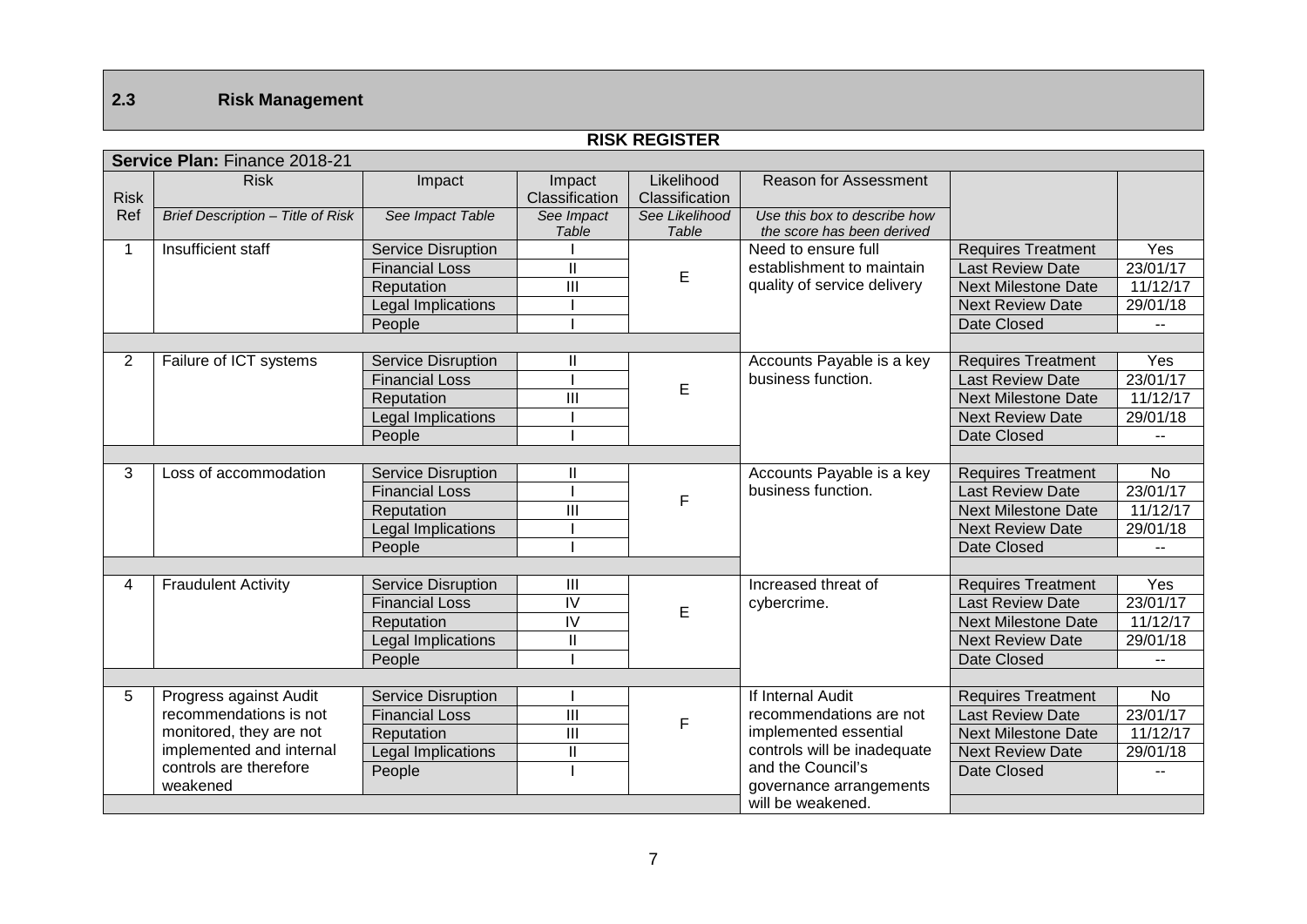|             | <b>Risk</b>                       | Impact                    | Impact                  | Likelihood     | <b>Reason for Assessment</b>                       |                                                      |           |
|-------------|-----------------------------------|---------------------------|-------------------------|----------------|----------------------------------------------------|------------------------------------------------------|-----------|
| <b>Risk</b> |                                   |                           | Classification          | Classification |                                                    |                                                      |           |
| Ref         | Brief Description - Title of Risk | See Impact Table          | See Impact              | See Likelihood | Use this box to describe how                       |                                                      |           |
| 6           | Failure to produce the            | <b>Service Disruption</b> | Table<br>$\mathbf{III}$ | Table          | the score has been derived<br>2015/16 Accounts for |                                                      | Yes       |
|             | Statement of Accounts on          | <b>Financial Loss</b>     |                         |                | <b>Watford and Three Rivers</b>                    | <b>Requires Treatment</b><br><b>Last Review Date</b> | 23/01/17  |
|             | time                              | Reputation                | $\overline{N}$          | E              | closed and reported on                             | <b>Next Milestone Date</b>                           | 11/12/17  |
|             |                                   | Legal Implications        |                         |                | time.                                              | <b>Next Review Date</b>                              | 29/01/18  |
|             |                                   | People                    |                         |                |                                                    | Date Closed                                          |           |
|             | The medium term financial         | <b>Service Disruption</b> | $\overline{N}$          |                | The current Medium Term                            | <b>Requires Treatment</b>                            | Yes       |
|             | position worsens. In              | <b>Financial Loss</b>     | $\mathbf{III}$          |                | <b>Financial Plans has</b>                         | <b>Last Review Date</b>                              | 23/01/17  |
|             | particular that the General       | Reputation                | $\overline{\mathbf{m}}$ | D              | prudent balances for the                           | <b>Next Milestone Date</b>                           | 11/12/17  |
|             | Fund balance falls below          | Legal Implications        | $\mathbf{II}$           |                | next 3 years, assuming that                        | <b>Next Review Date</b>                              | 29/01/18  |
|             | the minimum prudent               | People                    | $\mathbf{II}$           |                | the additional income                              | Date Closed                                          |           |
|             | threshold and capital             |                           |                         |                | identified is achieved. The                        |                                                      |           |
|             | funding is insufficient to        |                           |                         |                | Council has made no                                |                                                      |           |
|             | meet the capital                  |                           |                         |                | provision to borrow funds                          |                                                      |           |
|             | programme                         |                           |                         |                | for the capital programme.                         |                                                      |           |
|             |                                   |                           |                         |                | This is subject to the                             |                                                      |           |
|             |                                   |                           |                         |                | development of the SOI                             |                                                      |           |
|             |                                   |                           |                         |                | and the retender of the                            |                                                      |           |
|             |                                   |                           |                         |                | Leisure Management                                 |                                                      |           |
|             |                                   |                           |                         |                | Contract.                                          |                                                      |           |
| 8           | Revenue balances                  | <b>Service Disruption</b> |                         |                | The medium term planning                           | <b>Requires Treatment</b>                            | No        |
|             | insufficient to meet              | <b>Financial Loss</b>     | $\overline{\mathbf{m}}$ | D              | period takes into account                          | <b>Last Review Date</b>                              | 23/01/17  |
|             | estimated pay award               | Reputation                |                         |                | increases for the period                           | <b>Next Milestone Date</b>                           | 11/12/17  |
|             | increases                         | Legal Implications        |                         |                | 2017-2020                                          | <b>Next Review Date</b>                              | 29/01/18  |
|             |                                   | People                    |                         |                |                                                    | Date Closed                                          |           |
|             |                                   |                           |                         |                |                                                    |                                                      |           |
| 9           | Revenue balances                  | <b>Service Disruption</b> |                         |                | Other than contractual                             | <b>Requires Treatment</b>                            | <b>No</b> |
|             | insufficient to meet other        | <b>Financial Loss</b>     | $\mathbf{II}$           | D              | agreements, budgets have                           | <b>Last Review Date</b>                              | 23/01/17  |
|             | inflationary increases            | Reputation                |                         |                | been cash limited where                            | <b>Next Milestone Date</b>                           | 11/12/17  |
|             |                                   | <b>Legal Implications</b> |                         |                | possible.                                          | <b>Next Review Date</b>                              | 29/01/18  |
|             |                                   | People                    |                         |                |                                                    | Date Closed                                          |           |
|             |                                   |                           |                         |                |                                                    |                                                      |           |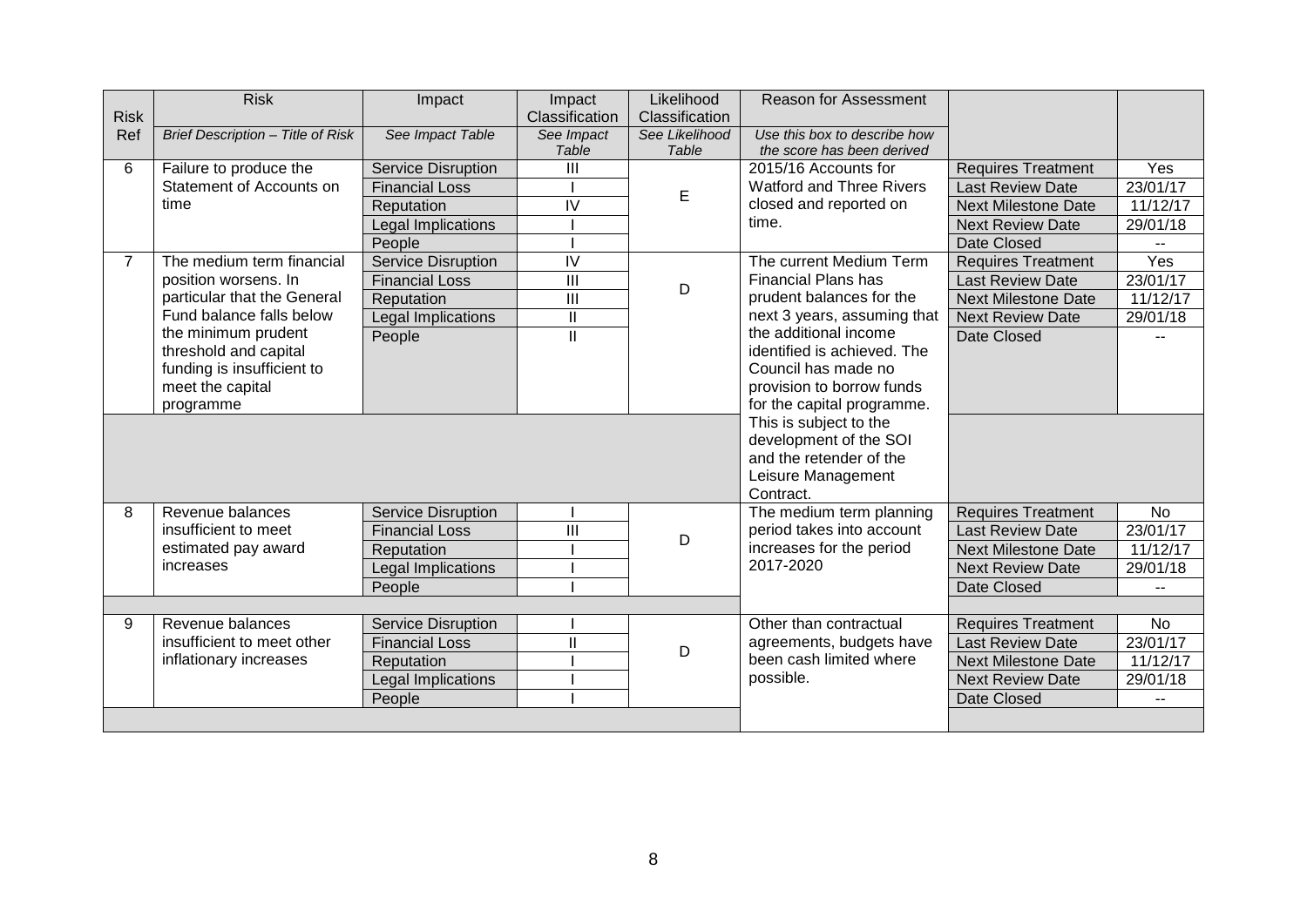|             | <b>Risk</b>                       | Impact                    | Impact                                    | Likelihood     | <b>Reason for Assessment</b> |                            |           |
|-------------|-----------------------------------|---------------------------|-------------------------------------------|----------------|------------------------------|----------------------------|-----------|
| <b>Risk</b> |                                   |                           | Classification                            | Classification |                              |                            |           |
| Ref         | Brief Description - Title of Risk | See Impact Table          | See Impact                                | See Likelihood | Use this box to describe how |                            |           |
|             |                                   |                           | Table                                     | Table          | the score has been derived   |                            |           |
| 10          | Variation in interest rates       | <b>Service Disruption</b> |                                           |                | The volatility of the global | <b>Requires Treatment</b>  | <b>No</b> |
|             | resulting in significant          | <b>Financial Loss</b>     | Ш                                         | $\mathbf C$    | economy places uncertainty   | <b>Last Review Date</b>    | 23/01/17  |
|             | variations in estimated           | Reputation                |                                           |                | on the investment strategy   | <b>Next Milestone Date</b> | 11/12/17  |
|             | interest income                   | <b>Legal Implications</b> |                                           |                |                              | <b>Next Review Date</b>    | 29/01/18  |
|             |                                   | People                    |                                           |                |                              | Date Closed                |           |
|             |                                   |                           |                                           |                |                              |                            |           |
| 11          | Inaccurate estimates of           | Service Disruption        | Ш                                         |                | See Key Budget Indicators    | <b>Requires Treatment</b>  | Yes       |
|             | fees and charges income           | <b>Financial Loss</b>     | V                                         | E              | as part of the budget        | <b>Last Review Date</b>    | 23/01/17  |
|             |                                   | Reputation                |                                           |                | monitoring reports.          | <b>Next Milestone Date</b> | 11/12/17  |
|             |                                   | Legal Implications        |                                           |                |                              | <b>Next Review Date</b>    | 29/01/18  |
|             |                                   | People                    |                                           |                |                              | Date Closed                |           |
|             |                                   |                           |                                           |                |                              |                            |           |
| 12          | Revenue balances                  | Service Disruption        |                                           |                | If the Council's expenditure | <b>Requires Treatment</b>  | No.       |
|             | insufficient to meet loss of      | <b>Financial Loss</b>     | Ш                                         | E              | on exempt income exceeds     | <b>Last Review Date</b>    | 23/01/17  |
|             | partial exemption for VAT         | Reputation                |                                           |                | 5% of total vatable          | <b>Next Milestone Date</b> | 11/12/17  |
|             |                                   | Legal Implications        |                                           |                | expenditure, then the        | <b>Next Review Date</b>    | 29/01/18  |
|             |                                   | People                    |                                           |                | Council may lose its ability | Date Closed                |           |
|             |                                   |                           |                                           |                | to recover VAT on all of its |                            |           |
|             |                                   |                           |                                           |                | exempt inputs.               |                            |           |
| 13          | The estimated cost                | Service Disruption        |                                           |                | Savings identified will be   | <b>Requires Treatment</b>  | Yes       |
|             | reductions and additional         | <b>Financial Loss</b>     | IV                                        | E              | monitored as part of the     | <b>Last Review Date</b>    | 23/01/17  |
|             | income gains are not              | Reputation                | $\mathbf{I}$                              |                | budget monitoring process    | <b>Next Milestone Date</b> | 11/12/17  |
|             | achieved                          | Legal Implications        |                                           |                |                              | <b>Next Review Date</b>    | 29/01/18  |
|             |                                   | People                    |                                           |                |                              | Date Closed                |           |
|             |                                   |                           |                                           |                |                              |                            |           |
| 14          | The Council is faced with         | Service Disruption        |                                           |                | No outstanding litigation    | <b>Requires Treatment</b>  | Yes       |
|             | potential litigation and other    | <b>Financial Loss</b>     | Ш                                         | E              | cases.                       | <b>Last Review Date</b>    | 23/01/17  |
|             | employment related risks          | Reputation                | $\mathbf{I}$                              |                |                              | <b>Next Milestone Date</b> | 11/12/17  |
|             |                                   | Legal Implications        | $\label{eq:1} \prod_{i=1}^n \mathbb{I}^i$ |                |                              | <b>Next Review Date</b>    | 29/01/18  |
|             |                                   | People                    |                                           |                |                              | Date Closed                |           |
|             |                                   |                           |                                           |                |                              |                            |           |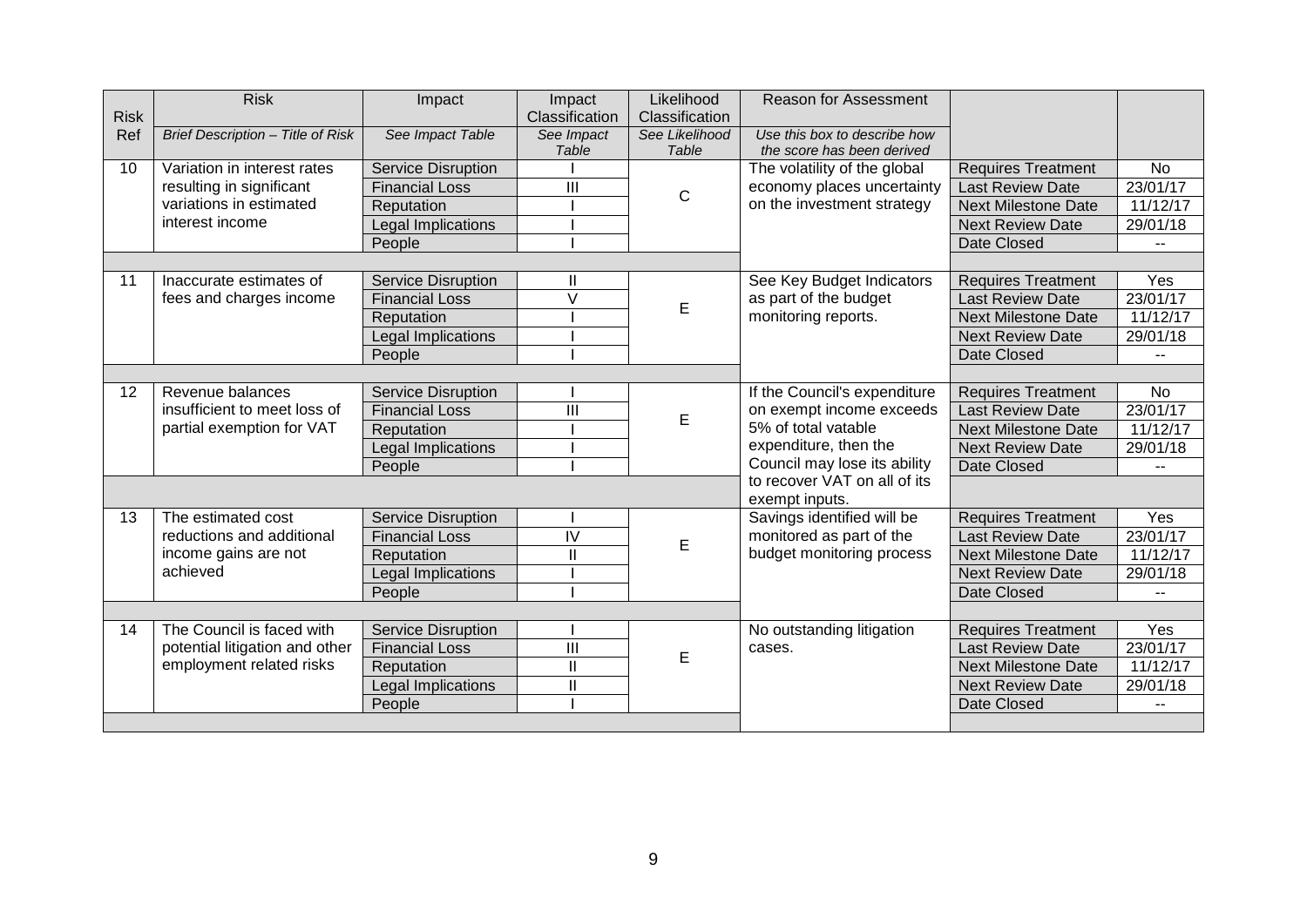| <b>Risk</b><br>Ref | <b>Risk</b>                                 | Impact                    | Impact<br>Classification | Likelihood<br>Classification | Reason for Assessment                                                                                                                                |                            |                |
|--------------------|---------------------------------------------|---------------------------|--------------------------|------------------------------|------------------------------------------------------------------------------------------------------------------------------------------------------|----------------------------|----------------|
|                    | Brief Description - Title of<br><b>Risk</b> | See Impact Table          | See Impact<br>Table      | See Likelihood<br>Table      | Use this box to describe how<br>the score has been derived                                                                                           |                            |                |
| 15                 | The Council's government                    | <b>Service Disruption</b> |                          |                              | The grant settlement for                                                                                                                             | <b>Requires Treatment</b>  | Yes            |
|                    | grant is adversely affected                 | <b>Financial Loss</b>     | Ш                        |                              | 2017/18 and provisional                                                                                                                              | <b>Last Review Date</b>    | 23/01/17       |
|                    |                                             | Reputation                |                          | E                            | settlements for 2018/19 and                                                                                                                          | <b>Next Milestone Date</b> | 11/12/17       |
|                    |                                             | <b>Legal Implications</b> |                          |                              | 2019/20 have been                                                                                                                                    | <b>Next Review Date</b>    | 29/01/18       |
|                    |                                             | People                    |                          |                              | factored into the MTFP.                                                                                                                              | Date Closed                | $\overline{a}$ |
|                    |                                             |                           |                          |                              | The Council decided to<br>accept the Government's<br>offer of a four year<br>settlement at the Policy &<br>Resources Committee on 6<br>October 2016. |                            |                |
| 16                 | Localising support for                      | <b>Service Disruption</b> |                          |                              | The introduction of                                                                                                                                  | <b>Requires Treatment</b>  | No             |
|                    | council tax                                 | <b>Financial Loss</b>     | Ш                        | $\mathsf E$                  | universal credits is likely to                                                                                                                       | <b>Last Review Date</b>    | 23/01/17       |
|                    |                                             | Reputation                |                          |                              | substantially alter the                                                                                                                              | <b>Next Milestone Date</b> | 11/12/17       |
|                    |                                             | Legal Implications        |                          |                              | administering of HB & CTB.                                                                                                                           | <b>Next Review Date</b>    | 29/01/18       |
|                    |                                             | People                    |                          |                              |                                                                                                                                                      | Date Closed                |                |
|                    |                                             |                           |                          |                              |                                                                                                                                                      |                            |                |
| 17                 | Right to Buy Receipts &                     | <b>Service Disruption</b> |                          |                              | Under the housing stock                                                                                                                              | <b>Requires Treatment</b>  | Yes            |
|                    | <b>VAT Shelter Receipts</b>                 | <b>Financial Loss</b>     | IV                       | E                            | transfer with Thrive Homes                                                                                                                           | <b>Last Review Date</b>    | 23/01/17       |
|                    | reduce                                      | Reputation                |                          |                              | Ltd the Council is entitled to                                                                                                                       | <b>Next Milestone Date</b> | 11/12/17       |
|                    |                                             | Legal Implications        |                          |                              | use its share of the<br>proceeds to fund the                                                                                                         | <b>Next Review Date</b>    | 29/01/18       |
|                    |                                             | People                    |                          |                              | Capital Programme. The                                                                                                                               | Date Closed                |                |
|                    |                                             |                           |                          |                              |                                                                                                                                                      |                            |                |
| 18                 | <b>Fluctuations in Business</b>             | <b>Service Disruption</b> |                          |                              | The Council is legally                                                                                                                               | <b>Requires Treatment</b>  | Yes            |
|                    | Rates retention                             | <b>Financial Loss</b>     | $\overline{N}$           | $\mathsf C$                  | obliged to cover the first                                                                                                                           | Last Review Date           | 23/01/17       |
|                    |                                             | Reputation                |                          |                              | 7.5% loss on its baseline                                                                                                                            | <b>Next Milestone Date</b> | 11/12/17       |
|                    |                                             | Legal Implications        |                          |                              | level.                                                                                                                                               | <b>Next Review Date</b>    | 29/01/18       |
|                    |                                             | People                    |                          |                              |                                                                                                                                                      | Date Closed                |                |
|                    |                                             |                           |                          |                              |                                                                                                                                                      |                            |                |
| 19                 | Failure to deliver the South                | <b>Service Disruption</b> |                          |                              | This is a key project and                                                                                                                            | <b>Requires Treatment</b>  | Yes            |
|                    | Oxhey Initiative to desired                 | <b>Financial Loss</b>     | IV                       | D                            | appears as item No. 7 in                                                                                                                             | <b>Last Review Date</b>    | 23/01/17       |
|                    | outcomes and objectives                     | Reputation                |                          |                              | the Council's strategic risk                                                                                                                         | <b>Next Milestone Date</b> | 11/12/17       |
|                    |                                             | Legal Implications        |                          |                              | register.                                                                                                                                            | <b>Next Review Date</b>    | 29/01/18       |
|                    |                                             | People                    |                          |                              |                                                                                                                                                      | <b>Date Closed</b>         | $\mathbf{L}$   |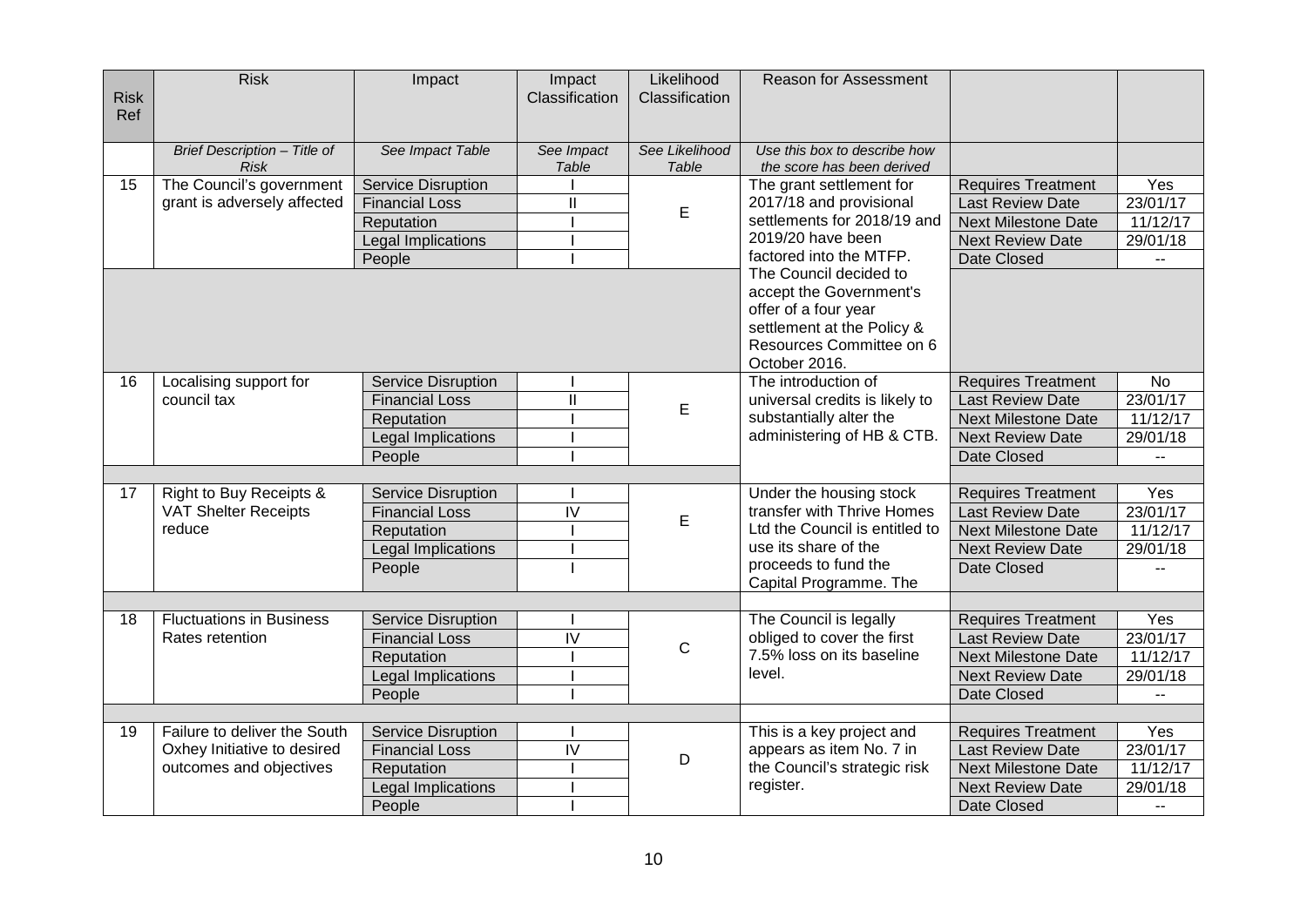|             | <b>Risk</b>                  | Impact                    | Impact         | Likelihood     | Reason for Assessment         |                            |          |
|-------------|------------------------------|---------------------------|----------------|----------------|-------------------------------|----------------------------|----------|
| <b>Risk</b> |                              |                           | Classification | Classification |                               |                            |          |
| Ref         |                              |                           |                |                |                               |                            |          |
|             |                              |                           |                |                |                               |                            |          |
|             | Brief Description - Title of | See Impact Table          | See Impact     | See Likelihood | Use this box to describe how  |                            |          |
|             | <b>Risk</b>                  |                           | Table          | Table          | the score has been derived    |                            |          |
| 20          | Failure of ICT systems       | <b>Service Disruption</b> |                |                | The Council's FMS is held     | <b>Requires Treatment</b>  | Yes      |
|             |                              | <b>Financial Loss</b>     | Ш              |                | on an ICT platform, if this   | <b>Last Review Date</b>    | 23/01/17 |
|             |                              | Reputation                |                |                | were to fail then potentially | <b>Next Milestone Date</b> | 11/12/17 |
|             |                              | Legal Implications        |                |                | there will be a loss of       | <b>Next Review Date</b>    | 29/01/18 |
|             |                              | People                    |                |                | functionality occurring       | Date Closed                | $- -$    |
|             |                              |                           |                |                | during any downtime.          |                            |          |

|            | A |     |         |          |           |    | Impact              | Likelihood        |
|------------|---|-----|---------|----------|-----------|----|---------------------|-------------------|
|            | B |     |         |          |           |    | $V =$ Catastrophic  | $A = 298%$        |
|            | C |     |         | 10       | 18        |    | $IV = Critical$     | $B = 75\% - 97\%$ |
|            | D |     | 9       | 7,8      | 19        |    | $III =$ Significant | $C = 50\% - 74\%$ |
| Likelihood | E | 2,6 | 1,15,16 | 12,14,20 | 4, 13, 17 | 11 | $II = Marginal$     | $D = 25\% - 49\%$ |
|            | F | 3   |         | 5        |           |    | I = Negligible      | $E = 3\% - 24\%$  |
|            |   |     | Ш       | III      | IV        |    |                     | $F = \leq 2\%$    |
|            |   |     |         | Impact   |           |    |                     |                   |
|            |   |     |         |          |           |    |                     |                   |